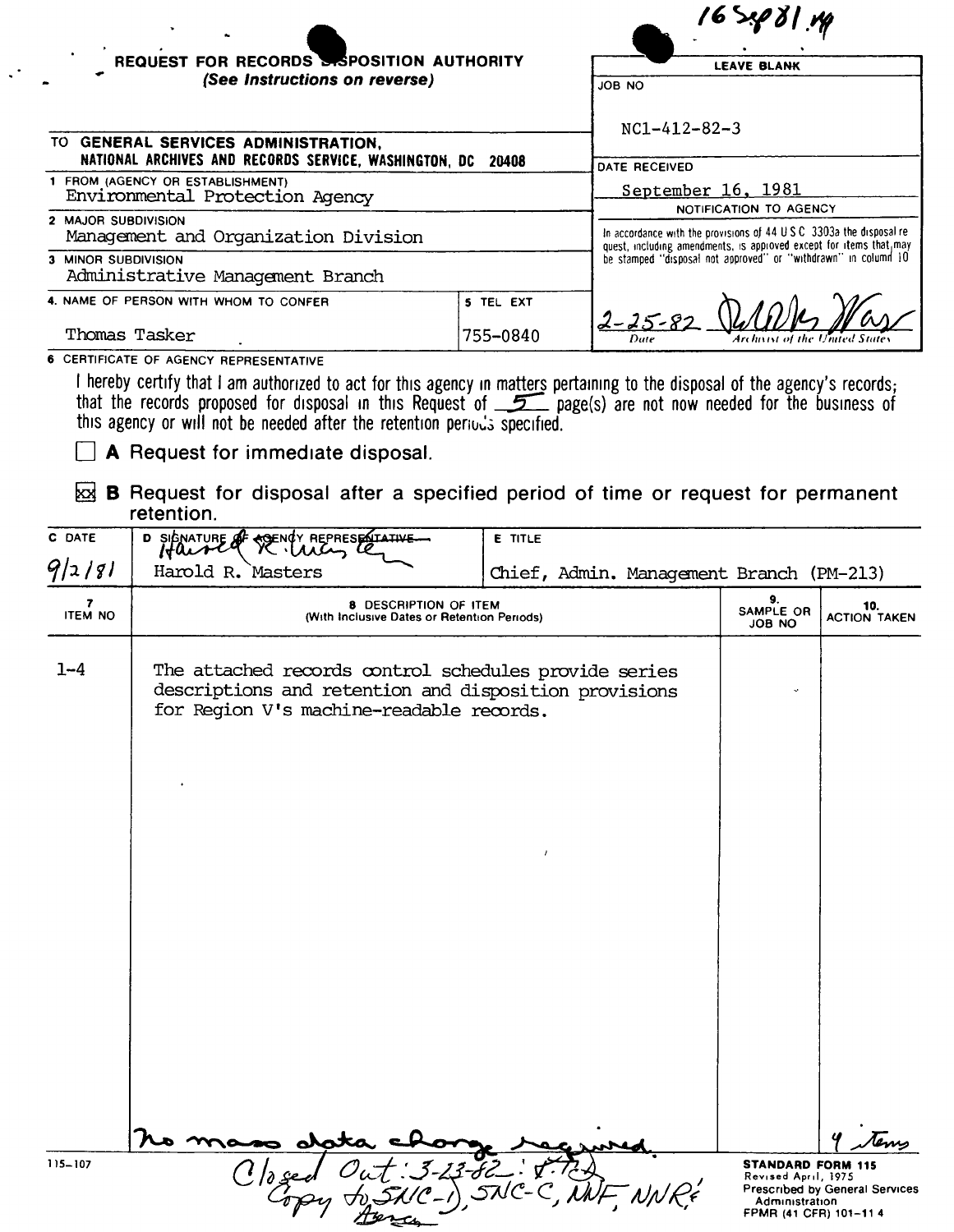$\sim$   $\sim$ 

| U.S. ENVIRONMENTAL PROTECTION AGENCY-RECORDS CONTROL SCHEDULES |                                                                                                                                                                                                                                                                                                                                                                                                                                                                                                                                                           |                                                                                                                                                                                                                                                       | SCHED.NO |
|----------------------------------------------------------------|-----------------------------------------------------------------------------------------------------------------------------------------------------------------------------------------------------------------------------------------------------------------------------------------------------------------------------------------------------------------------------------------------------------------------------------------------------------------------------------------------------------------------------------------------------------|-------------------------------------------------------------------------------------------------------------------------------------------------------------------------------------------------------------------------------------------------------|----------|
|                                                                | TITLE OF SCHEDULE                                                                                                                                                                                                                                                                                                                                                                                                                                                                                                                                         | COVERAGE OF SCHEDULE                                                                                                                                                                                                                                  |          |
| <b>LITEM</b>                                                   | NAME AND DESCRIPTION OF RECORD/FILE                                                                                                                                                                                                                                                                                                                                                                                                                                                                                                                       | RETENTION PERIOD AND DISPOSITION                                                                                                                                                                                                                      |          |
|                                                                | Air Quality Modeling. PURPOSE - The model (mathematical) is used<br>for relating ambient air quality to the pollutants discharged into<br>the atmosphere. The model also is used for calibration and<br>verification for state implementation plan reviews, new source<br>reviews and transportation planning. SCOPE - The models are<br>elements of the "User's Network for Applied Modeling of Air<br>Pollution" (UNAMAP), THE SERVICE SERVICE SERVICE A larger<br>system at RTP. Approximately 15 models are contained on the<br>UNAMAP computer tape. | Retention: Retain 5 years after completion<br>of survey.<br>Disposition: Break file upon completion or<br>termination. Store tapes at Data Center<br>Tape Library for 2 years, then transfer to<br>the FRC. Keep in FRC for 3 years, then<br>destroy. |          |
|                                                                |                                                                                                                                                                                                                                                                                                                                                                                                                                                                                                                                                           |                                                                                                                                                                                                                                                       |          |
|                                                                |                                                                                                                                                                                                                                                                                                                                                                                                                                                                                                                                                           |                                                                                                                                                                                                                                                       |          |
|                                                                |                                                                                                                                                                                                                                                                                                                                                                                                                                                                                                                                                           |                                                                                                                                                                                                                                                       |          |

 $\sim$   $\mu$ 

 $\mathbf{r}$  $\ddot{r}$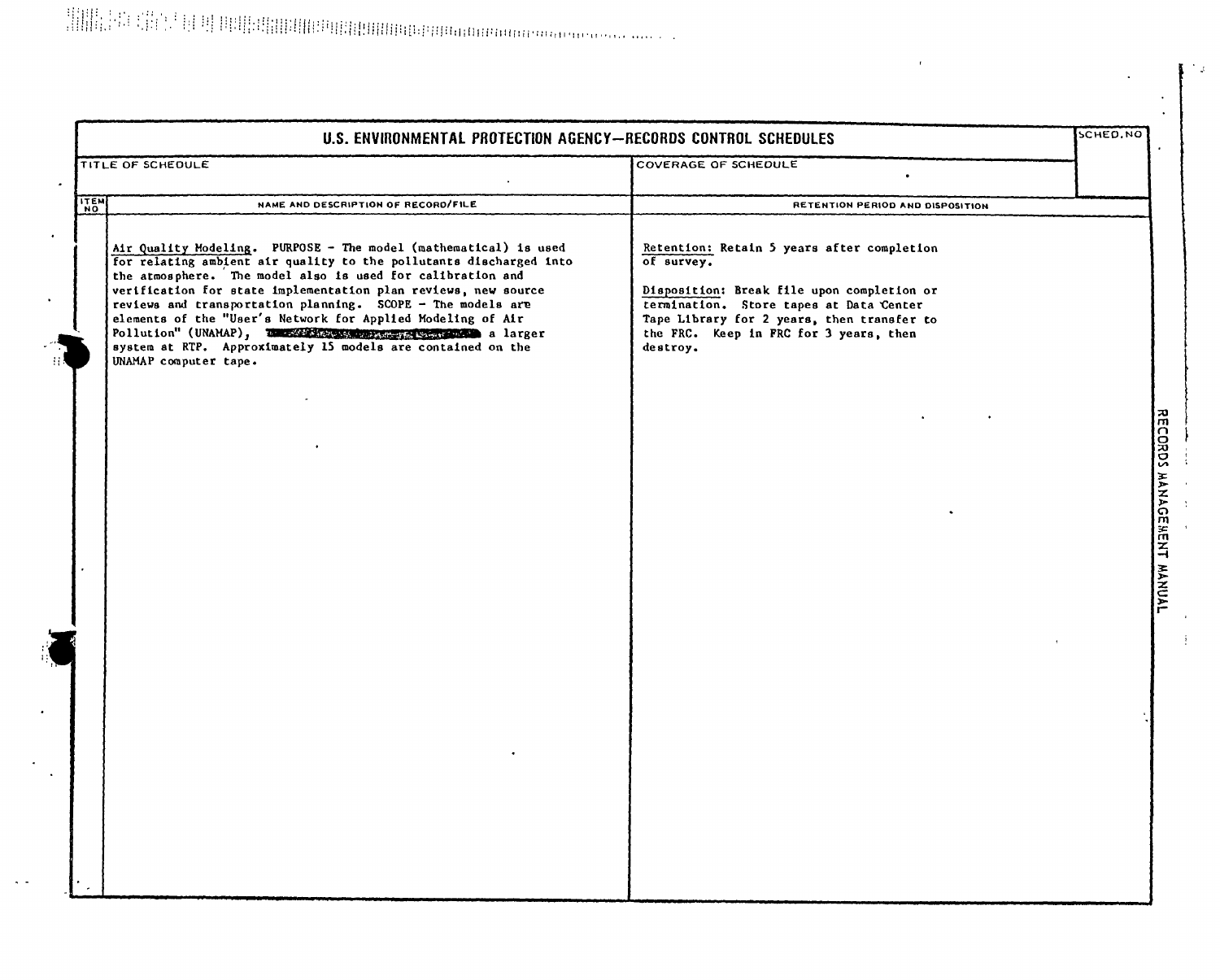| U.S. ENVIRONMENTAL PROTECTION AGENCY-RECORDS CONTROL SCHEDULES |                                                                                                                                                                                                                                                                                                                                                                                                                                                                                                                                                                                                                                                                               |                                                                                                                                                                                                                                                         |  |                            |
|----------------------------------------------------------------|-------------------------------------------------------------------------------------------------------------------------------------------------------------------------------------------------------------------------------------------------------------------------------------------------------------------------------------------------------------------------------------------------------------------------------------------------------------------------------------------------------------------------------------------------------------------------------------------------------------------------------------------------------------------------------|---------------------------------------------------------------------------------------------------------------------------------------------------------------------------------------------------------------------------------------------------------|--|----------------------------|
|                                                                | TITLE OF SCHEDULE                                                                                                                                                                                                                                                                                                                                                                                                                                                                                                                                                                                                                                                             | COVERAGE OF SCHEDULE                                                                                                                                                                                                                                    |  |                            |
| $rac{17}{17}$                                                  | NAME AND DESCRIPTION OF RECORD/FILE                                                                                                                                                                                                                                                                                                                                                                                                                                                                                                                                                                                                                                           | RETENTION PERIOD AND DISPOSITION                                                                                                                                                                                                                        |  |                            |
|                                                                | Air Quality Tracking System. PURPOSE - The system provides air<br>quality management reports which satisfy regional priorities for<br>criteria pollutants, TSP, So2, No2, Co, ozone programs to summarize<br>by site, city, county, air quality control region, and state, air<br>quality standards and trends. Information for use by all regional<br>divisions, state and local agencies, and for public information requests.<br>SCOPE - The system interfaces with the SAROAD system at NADB and<br>operates on EPA Regional, States, and local computer systems as<br>well. It performs statistical and graphical summary of raw data<br>supplied by NADB or the states. | Retention: Retain 10 years after completion<br>of project.<br>Disposition: Break file upon completion or<br>termination. Store tapes at Data Center<br>Tape Library for 3 years, then transfer<br>to the FRC. Keep in FRC for 7 years, then<br>destroy. |  |                            |
|                                                                |                                                                                                                                                                                                                                                                                                                                                                                                                                                                                                                                                                                                                                                                               |                                                                                                                                                                                                                                                         |  | RECORDS MANAGE HENT MANUAL |

 $\bullet$ 

 $\ddot{\phantom{0}}$ 

 $\langle \cdot \rangle$ 

 $\mathcal{A}^{\mathcal{A}}$ 

 $\sim$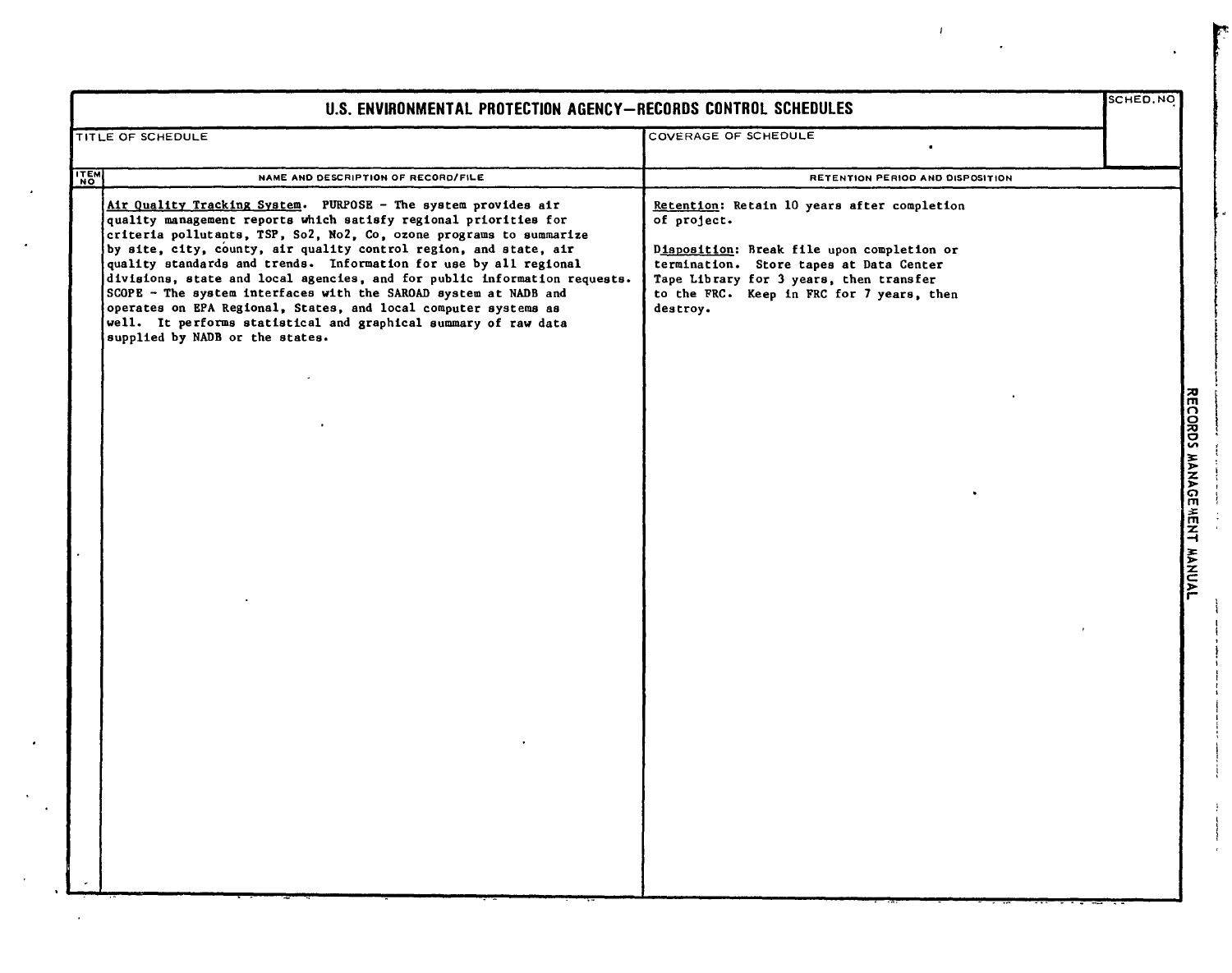| U.S. ENVIRONMENTAL PROTECTION AGENCY-RECORDS CONTROL SCHEDULES |                                                                                                                                                                                                                                                                                                                                                                        |                                                                                                                                                                                                                                                | <b>SCHED NO</b>           |
|----------------------------------------------------------------|------------------------------------------------------------------------------------------------------------------------------------------------------------------------------------------------------------------------------------------------------------------------------------------------------------------------------------------------------------------------|------------------------------------------------------------------------------------------------------------------------------------------------------------------------------------------------------------------------------------------------|---------------------------|
|                                                                | TITLE OF SCHEDULE                                                                                                                                                                                                                                                                                                                                                      | <b>COVERAGE OF SCHEDULE</b>                                                                                                                                                                                                                    |                           |
| <b>ITEM</b>                                                    | NAME AND DESCRIPTION OF RECORD/FILE                                                                                                                                                                                                                                                                                                                                    | RETENTION PERIOD AND DISPOSITION                                                                                                                                                                                                               |                           |
|                                                                | Illinois Emission Data Conversion System. PURPOSE - The system<br>converts Illinois Air Emission Data into EPA air emission data<br>base. SCOPE - It contains data, in COBAL Code, on the state of<br>Illinois emission programs, then the data is transferred to the<br>NEDS system located in RTP. This data is used to support the EPA's<br>air emission standards. | Retention: Retain 5 years after completion<br>of project.<br>Disposition: Break file upon completion or<br>termination. Store tapes at Data Center<br>Tape Library for 2 years then transfer to<br>FRC. Keep in FRC for 3 years, then destroy. | RECORDS MANAGEMENT MANUAL |
|                                                                |                                                                                                                                                                                                                                                                                                                                                                        |                                                                                                                                                                                                                                                |                           |

÷.